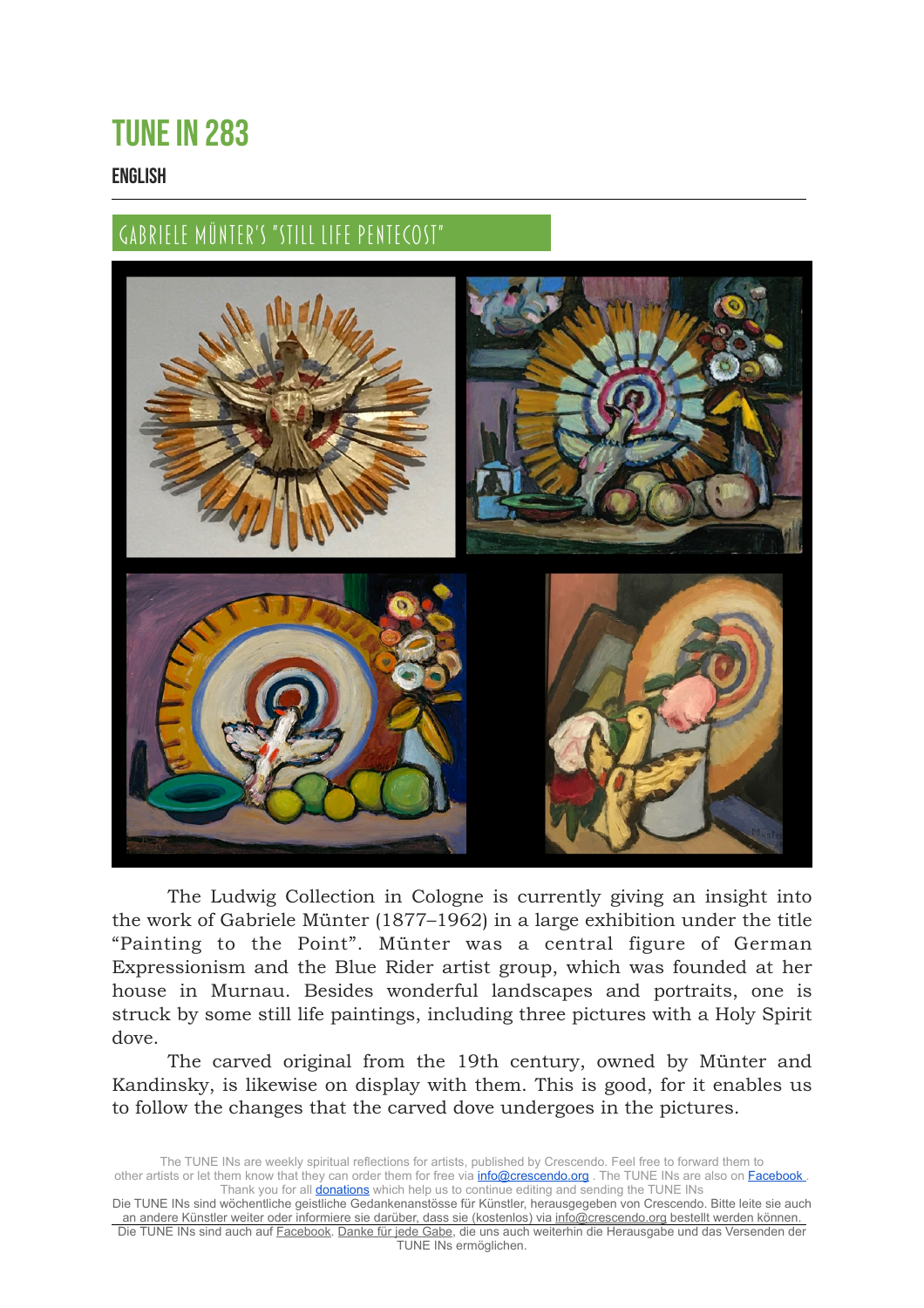#### The dead Dove

 Now, I am not an art historian and can therefore only consider the pictures through theological glasses. But any amateur in art history would notice one point: the dove is not hovering. In the two larger pictures (to discuss them first of all), it is practically on its back. But a dove lying on its back is dead. What has Pentecost turned into here? Obviously a still life, in French "nature morte" ["dead nature"]. The only reminder of the original significance is in the title: "Still Life Pentecost" and "Still Life Pentecost II".

# The Aureole – an Archery Target

 Even the heavenly aureole, which surrounds the Holy Spirit, has become separated from the dove. As the commentary in the exhibition catalogue puts it, it is becoming more and more like an archery target. Unfortunately, no information is available about the dates when they were painted; for all of them, the catalogue simply specifies the year 1934. But it would not be surprising if the third picture were the last one: here, the aureole has become entirely separated from the dove and has moved into the background. Along with some picture frames, and with withered flowers on it, it is waiting to be cleared away. On the other two pictures, the flowers are still fresh and join with the apples to create the impression of carefully arranged decoration rather than a collection of items for throwing away. The title of the third picture now only speaks of "Tyrolean Still Life" and not, for example, "Still Life Pentecost III".

# Crucifixion

 So far, a further point has been left unmentioned: in all three pictures, the dove resembles Jesus on the cross. Interestingly, Münter moves the dove's feet further and further upwards – towards the chest, which reminds the beholder of the wound in Jesus' side. This is particularly true of the third picture. Yet it is in the third picture, strangely enough, that the dove seems most alive. This happens because the artist has given the dove an eye again and because it is no longer lying down, but is standing as if preparing to fly.

The TUNE INs are weekly spiritual reflections for artists, published by Crescendo. Feel free to forward them to other artists or let them know that they can order them for free via [info@crescendo.org](mailto:info@crescendo.org). The TUNE INs are also on **Facebook**. Thank you for all **donations** which help us to continue editing and sending the TUNE INs

Die TUNE INs sind wöchentliche geistliche Gedankenanstösse für Künstler, herausgegeben von Crescendo. Bitte leite sie auch an andere Künstler weiter oder informiere sie darüber, dass sie (kostenlos) via [info@crescendo.org](mailto:info@crescendo.org) bestellt werden können. Die TUNE INs sind auch auf [Facebook](https://www.facebook.com/TUNEINs/). [Danke für jede Gabe](https://www.crescendo.org/de/kontakt--spenden.html), die uns auch weiterhin die Herausgabe und das Versenden der TUNE INs ermöglichen.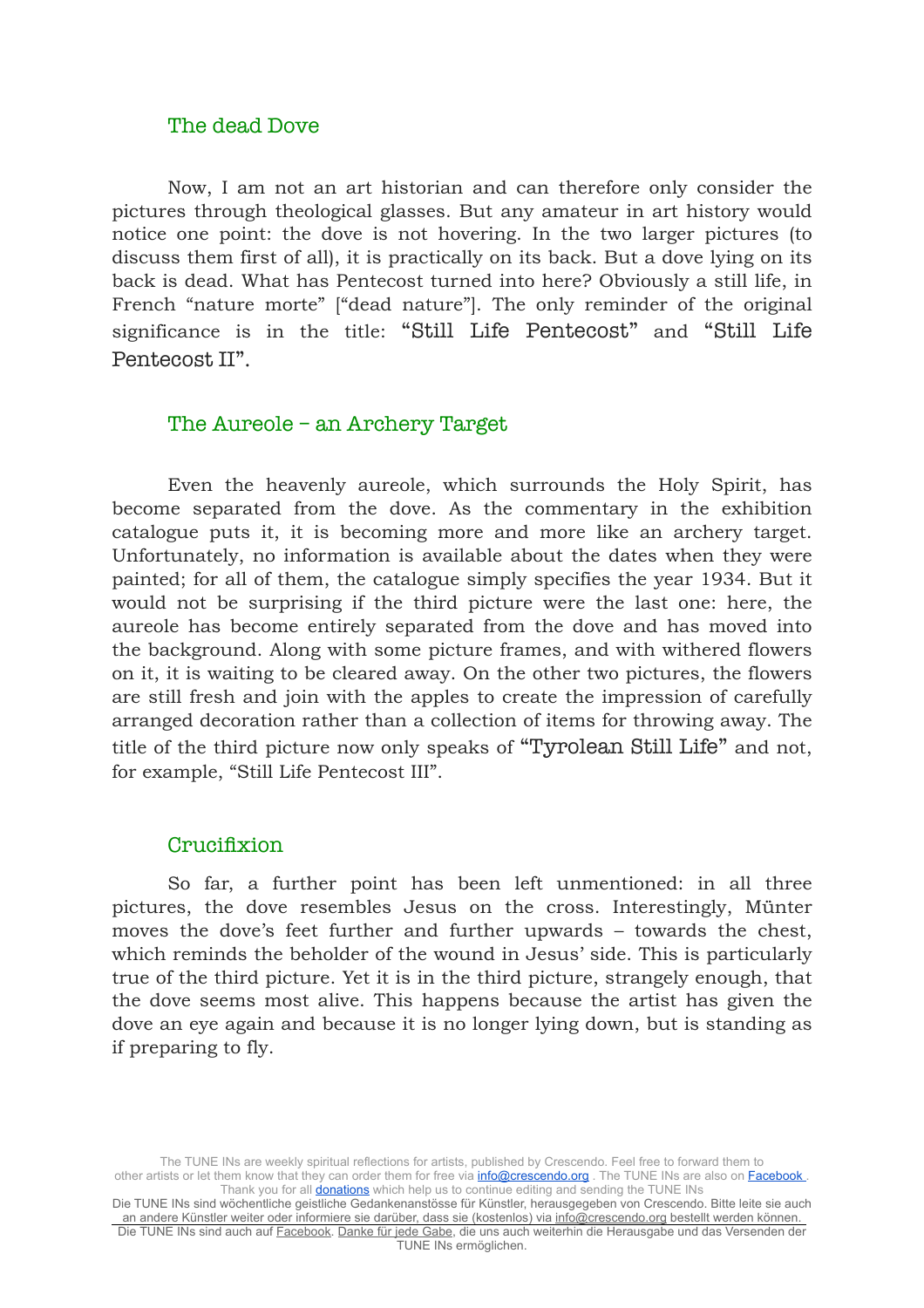#### What statement are these pictures making?

 I would not presume to conjecture about Gabriele Münter's original intention. Against the background of her interest in the "spiritual" (see Kandinsky's book "Über das Geistige in der Kunst" ["On the Spiritual in Art"]) and in the "religious" (in other cultures as well), it is possible to suppose that the Holy Spirit dove meant more to her than simply a folk art carving. Did it even stand for the "spiritual", or even for the "Holy Spirit" in the sense of the New Testament message? We don't know.

# What effect, then, does this series have on a beholder with theological interests?

 On this, one can make observations "without guarantee": it seems here as if our attitude towards Pentecost is being subjected to increasing criticism. This church celebration and its message are now only decoration and ultimately a relic from bygone ages, a relic that has to be cleared away. The glory of God becomes an archery target. The Holy Spirit himself suffers death on the cross. But just as with Christ, this death on the cross is certainly not the last word! The dove is brought back to life. In this representation of the dove, therefore, Münter has achieved a realisation of what Kandinsky says about Cézanne: "He knew how to create a being with a soul from a teacup or, putting it more correctly, recognising a being in this cup. He elevates 'nature morte' to a level at which outwardly "dead" things receive an inner life." *(*in: "On the Spiritual in Art")

**In my view, what we have here is "Christian art" speaking about how our times (and the church?) have forgotten Pentecost, but also speaking about the message of Pentecost itself. Perhaps it will even stimulate us once again to reckon increasingly with the living dove of the Holy Spirit.**

Text: Beat Rink

Translation: Bill Buchanan

The TUNE INs are weekly spiritual reflections for artists, published by Crescendo. Feel free to forward them to other artists or let them know that they can order them for free via [info@crescendo.org](mailto:info@crescendo.org). The TUNE INs are also on **Facebook**. Thank you for all **donations** which help us to continue editing and sending the TUNE INs

Die TUNE INs sind wöchentliche geistliche Gedankenanstösse für Künstler, herausgegeben von Crescendo. Bitte leite sie auch an andere Künstler weiter oder informiere sie darüber, dass sie (kostenlos) via [info@crescendo.org](mailto:info@crescendo.org) bestellt werden können. Die TUNE INs sind auch auf [Facebook](https://www.facebook.com/TUNEINs/). [Danke für jede Gabe](https://www.crescendo.org/de/kontakt--spenden.html), die uns auch weiterhin die Herausgabe und das Versenden der TUNE INs ermöglichen.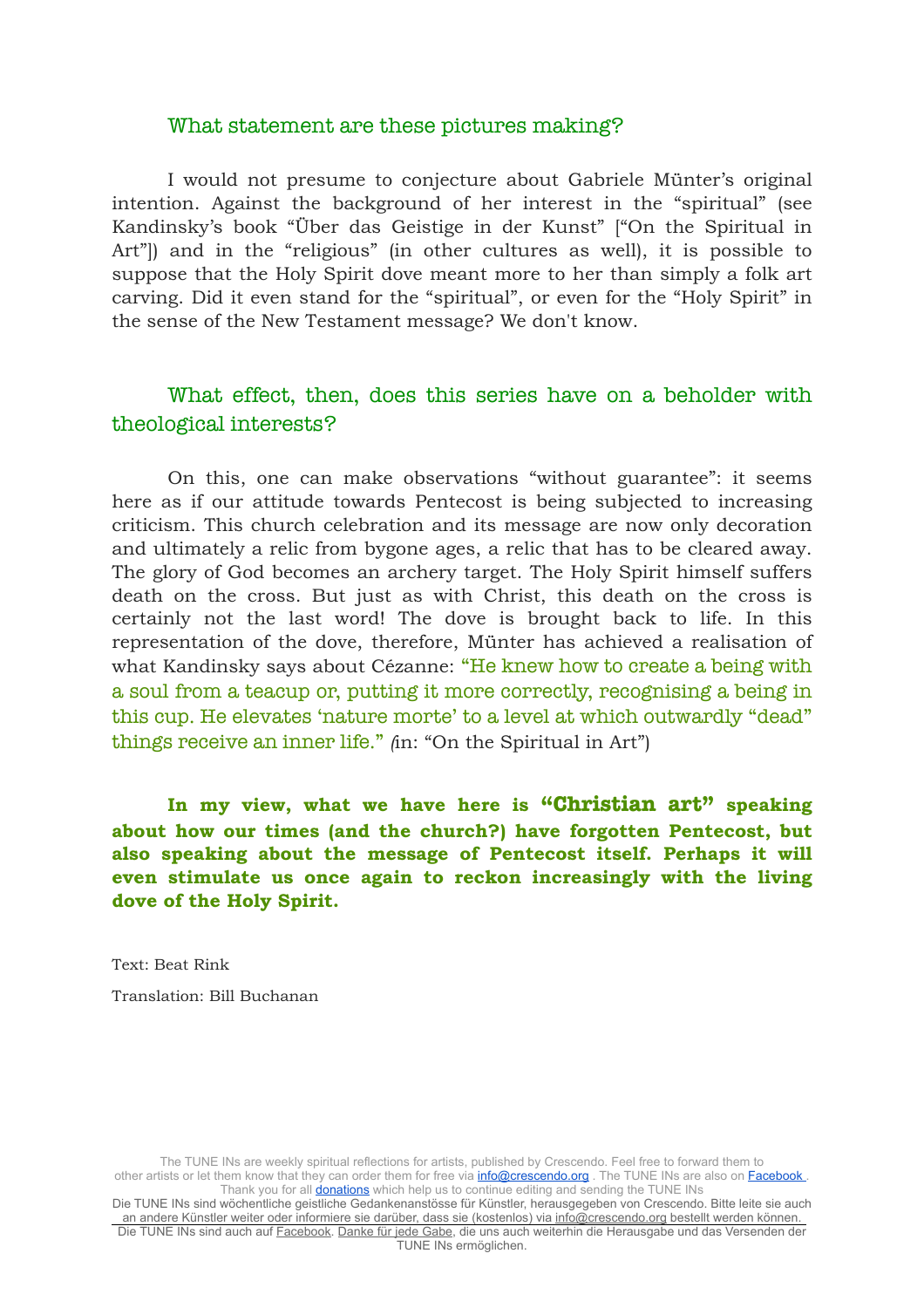# **DEUTSCH**

# GABRIELE MÜNTERS "STILLLEBEN PFINGSTEN"



Die Sammlung Ludwig in Köln gibt gegenwärtig in einer grossen Ausstellung unter dem Titel "Malen ohne Umschweife" Einblick in das Werk von **Gabriele Münter (1877–1962)**. Münter war eine zentrale Künstlerfigur des deutschen Expressionismus und der Künstlergruppe Der Blaue Reiter, deren Gründung in ihrem Haus in Murnau stattfand. Neben wunderbaren Landschaften und Porträts fallen einige Stillleben ins Auge; darunter drei Bilder mit einer Heilig-Geist-Taube.

Das geschnitzte Original aus dem 19.Jahrhundert, das in Besitz von Münter und Kandinsky war, hängt ebenfalls darüber. Dies ist gut, denn es gibt Aufschluss über die Veränderung, die die geschnitzte Taube auf den Bildern erfährt.

The TUNE INs are weekly spiritual reflections for artists, published by Crescendo. Feel free to forward them to other artists or let them know that they can order them for free via [info@crescendo.org](mailto:info@crescendo.org). The TUNE INs are also on **Facebook** Thank you for all **donations** which help us to continue editing and sending the TUNE INs

Die TUNE INs sind wöchentliche geistliche Gedankenanstösse für Künstler, herausgegeben von Crescendo. Bitte leite sie auch an andere Künstler weiter oder informiere sie darüber, dass sie (kostenlos) via [info@crescendo.org](mailto:info@crescendo.org) bestellt werden können. Die TUNE INs sind auch auf [Facebook](https://www.facebook.com/TUNEINs/). [Danke für jede Gabe](https://www.crescendo.org/de/kontakt--spenden.html), die uns auch weiterhin die Herausgabe und das Versenden der TUNE INs ermöglichen.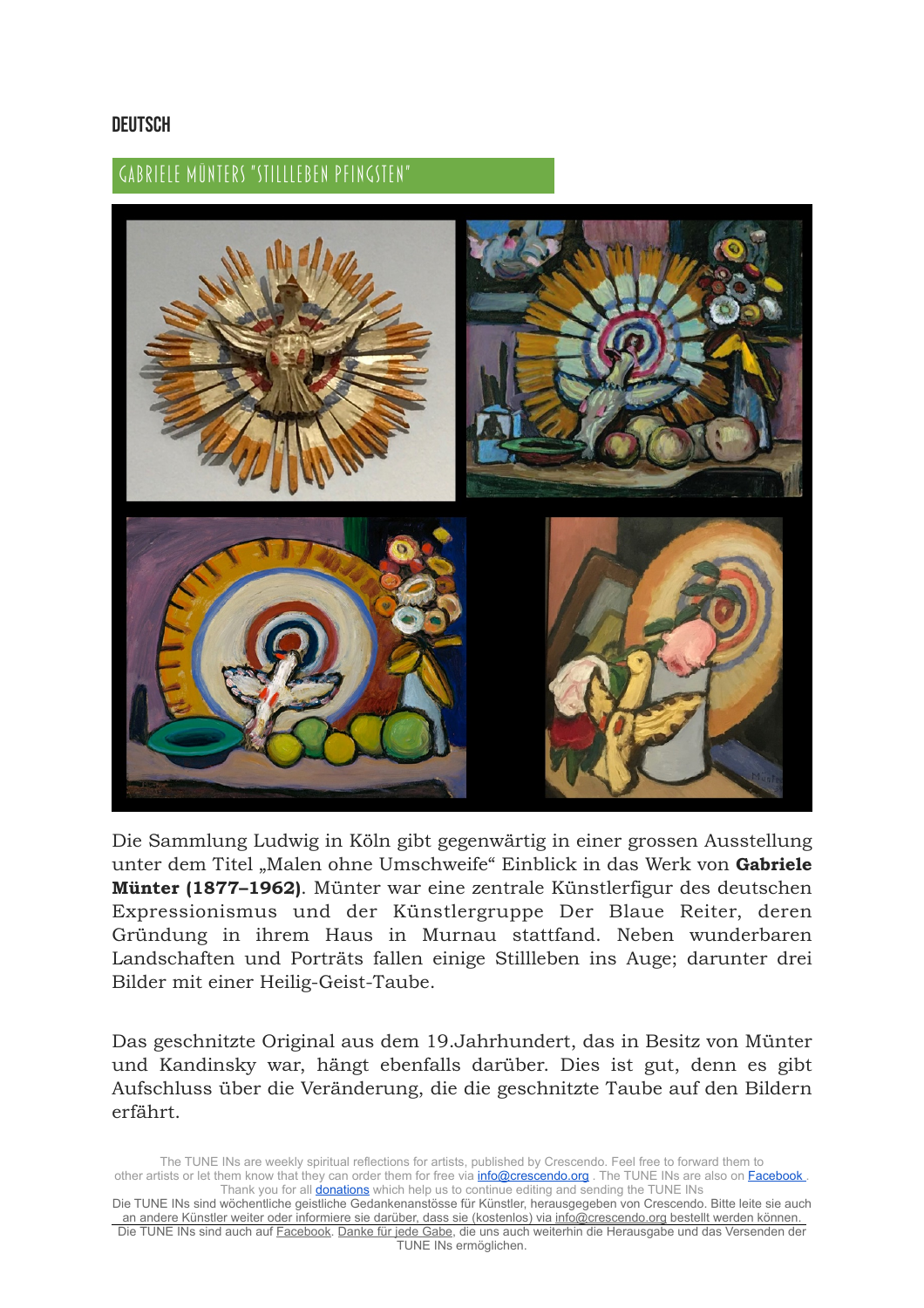#### Die tote Taube

 Nun bin ich kein Kunsthistoriker und kann die Bilder deshalb nur durch eine theologische Brille betrachten. Jedem kunsthistorischen Laien fällt aber Folgendes auf: Die Taube schwebt nicht. Auf den beiden grösseren Bildern (um zunächst von ihnen zu sprechen) liegt sie halbwegs auf dem Rücken. Eine Taube aber, die auf dem Rücken liegt, ist tot. Was ist hier aus Pfingsten geworden? Offensichtlich ein Stillleben, auf französisch "nature morte" ("Tote Natur"). An den ursprünglichen Sinn erinnern nur noch die Titel: "Stillleben Pfingsten" und "Stillleben Pfingsten II".

# Der Strahlenkranz – eine Zielscheibe

Selbst der himmlische Strahlenkranz, der den Heiligen Geist umgibt, ist von der Taube gelöst. Wie der Ausstellungskatalog bemerkt, gleicht er immer mehr einer Zielscheibe.

Leider ist über die jeweilige Entstehungszeit der Bilder keine Auskunft verfügbar; der Katalog nennt für alle nur das Jahr 1934. Es wäre aber nicht verwunderlich, wenn das dritte Bild das letzte wäre: Der Strahlenkranz ist hier ganz von der Taube abgelöst und in den Hintergrund gerückt. Er wartet mit einigen Bilderrahmen und mit welken Blumen darauf, weggeräumt zu werden. Auf den beiden anderen Bildern sind die Blumen noch frisch und machen zusammen mit der Äpfeln den Eindruck eines sorgfältigen angelegten Dekors und weniger einer Sammlung von Wegwerf-Gegenständen. Das dritte Bild trägt denn auch nur noch den Titel *"Tiroler*  **Stillleben"** und nicht etwa "Stillleben Pfingsten III".

# Kreuzigungsszene

Etwas Weiteres blieb bisher unerwähnt: Die Taube gleicht auf allen drei Bildern dem Gekreuzigten. Münter rückt interessanterweise die Füsse der Taube immer weiter nach oben - zum Brustkorb hin, was den Betrachter an die Seitenwunde Jesu erinnert. Dies ist besonders beim dritten Bild der Fall. Auf diesem dritten Bild wirkt nun aber seltsamerweise die Taube am lebendigsten. Dies, weil ihr die Malerin ein Auge zurückgegeben hat, und weil sie nicht mehr liegt, sondern wie zum Abflug bereitsteht.

# Was sagen diese Bilder aus?

Ich masse mir nicht an, Vermutungen über Gabriele Münters

The TUNE INs are weekly spiritual reflections for artists, published by Crescendo. Feel free to forward them to other artists or let them know that they can order them for free via **[info@crescendo.org](mailto:info@crescendo.org)** . The TUNE INs are also on **Facebook**. Thank you for all **donations** which help us to continue editing and sending the TUNE INs

Die TUNE INs sind wöchentliche geistliche Gedankenanstösse für Künstler, herausgegeben von Crescendo. Bitte leite sie auch an andere Künstler weiter oder informiere sie darüber, dass sie (kostenlos) via [info@crescendo.org](mailto:info@crescendo.org) bestellt werden können. Die TUNE INs sind auch auf [Facebook](https://www.facebook.com/TUNEINs/). [Danke für jede Gabe](https://www.crescendo.org/de/kontakt--spenden.html), die uns auch weiterhin die Herausgabe und das Versenden der TUNE INs ermöglichen.